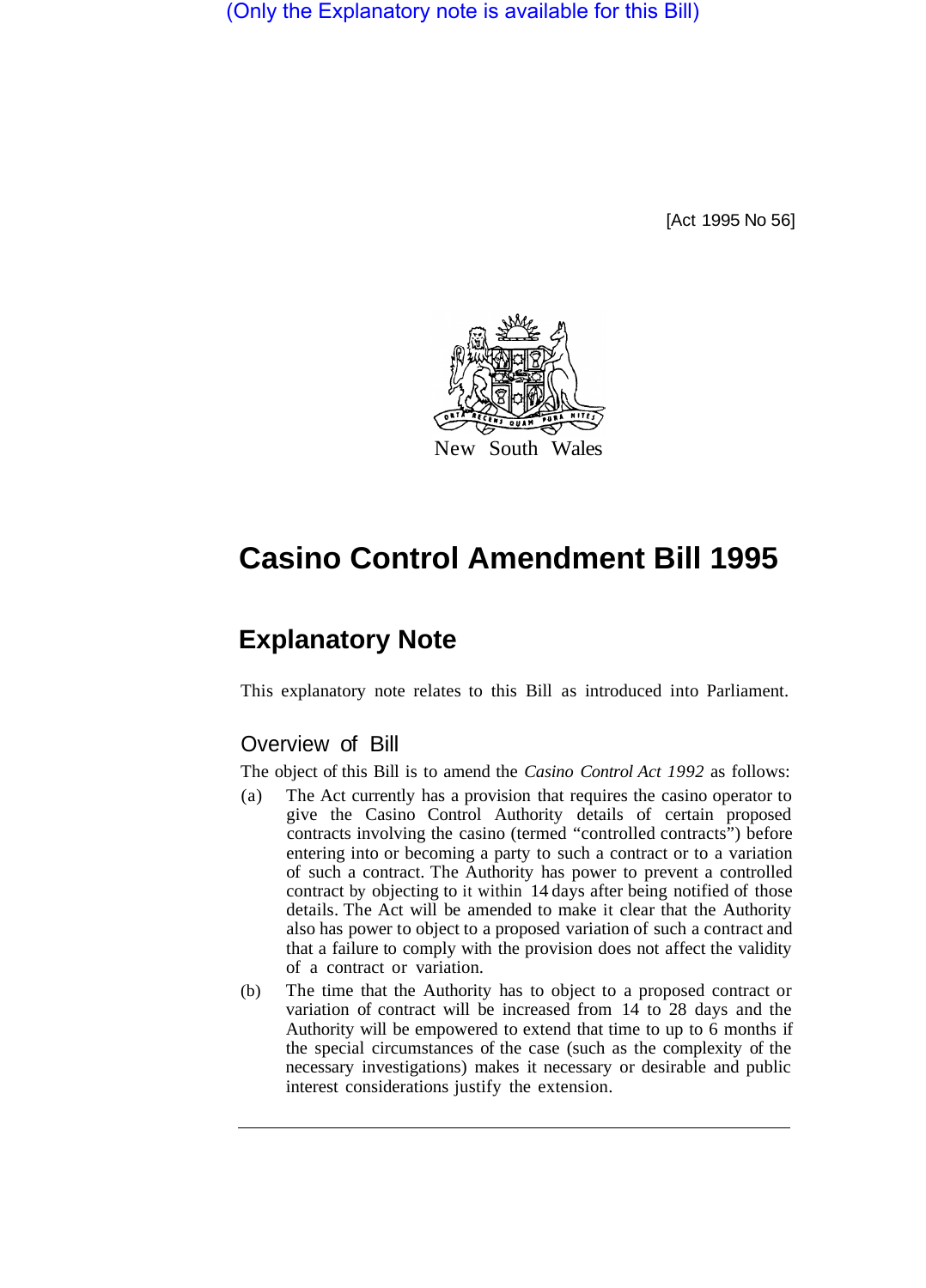Casino Control Amendment Bill 1995 [Act 1995 No 56]

Explanatory note

- (c) The casino operator will be required to pay a fee set by the regulations when notifying the Authority of the details of a proposed controlled contract or variation of controlled contract.
- (d) The Act currently allows the Authority to arrange for the holding of inquiries presided over by a member of the Authority. This will be changed to allow the Authority to appoint any person to preside at such an inquiry. The person presiding at an inquiry will be required to report to the Authority on the results of the inquiry and will be subject to the control and direction of the Authority with respect to the matters to be inquired into, inquiry procedures, and reporting time.
- (e) The provision of the Act that required at least one member of the Authority to have special legal qualifications was changed by the *Legal Profession Reform Act 1993* to abolish the distinction between barristers and solicitors in terms of the length of experience that was necessary to constitute special legal qualifications (5 years for barristers and 7 years for solicitors). As a result of that change, the requirement is now 7 years experience as a legal practitioner. Other provisions of the Act require that the member of the Authority with special legal qualifications be present at any meeting of the Authority at which disciplinary action is taken. Those provisions will now be amended to reflect the changes made by the *Legal Profession Reform Act 1993.* A consequential amendment is made to the *Defamation Act 1974* to reflect the fact that, as a result of the proposed amendment in paragraph (d), the person conducting an inquiry established by the Authority may not be a member of the Authority.

### Outline of provisions

**Clause 1** sets out the name (also called the short title) of the proposed Act.

**Clause 2** provides that the proposed Act will commence on a day or days to be appointed by proclamation.

**Clause 3** is a formal provision that gives effect to the Schedule of amendments to the *Casino Control Act 1992.* 

**Clause 4** makes the consequential amendment to the *Defamation Act 1974*  referred to in the above overview.

Explanatory note page 2